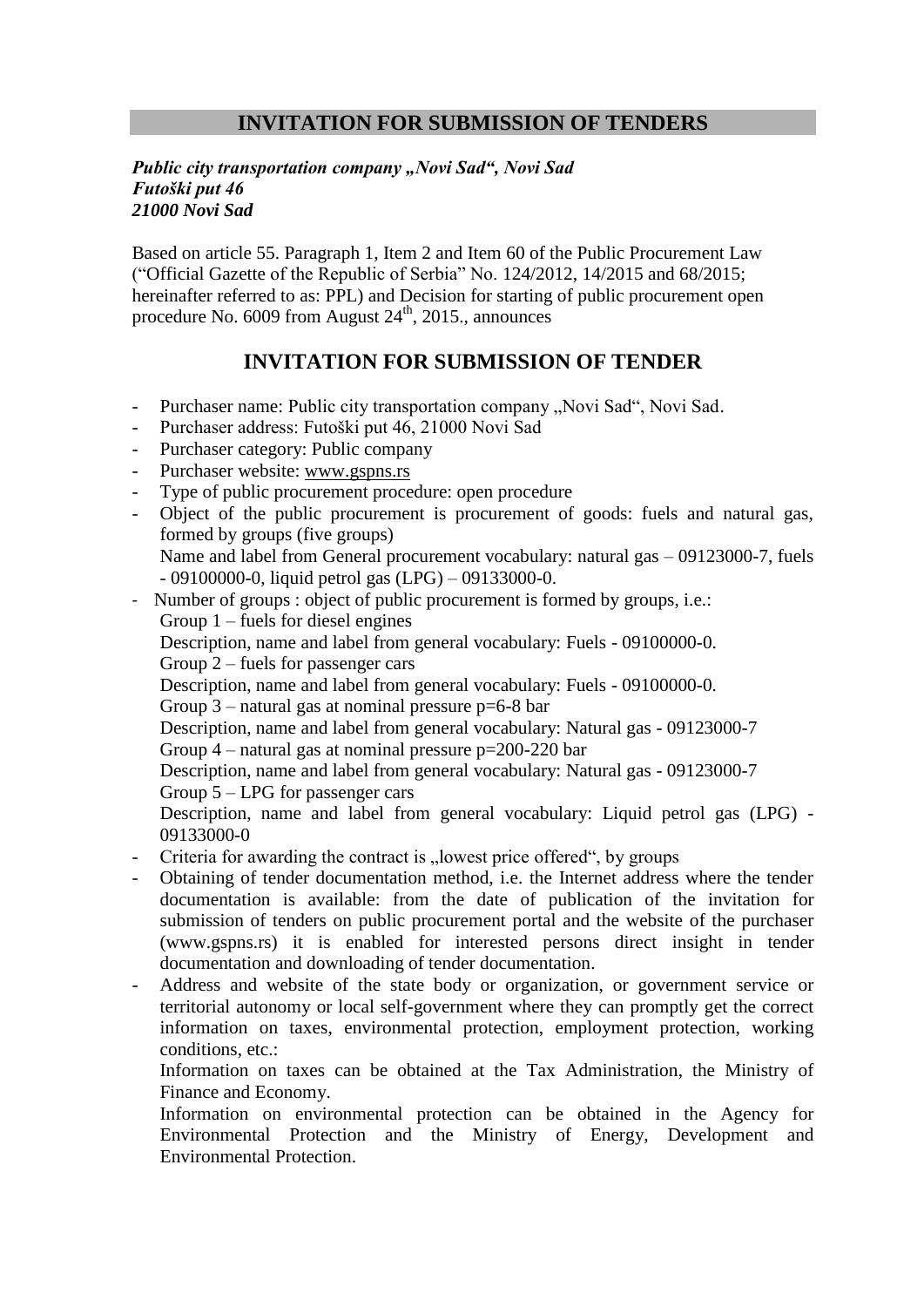Information on employment protection and working conditions can be obtained from the Ministry of Labor, Employment and Social Policy.

- The method of submitting of tender and the deadline for submission of tenders
- The Bidder may submit a tender for one or more groups. The tender must include at least one whole group. The bidder shall submit tender directly or by mail in a sealed envelope or box, sealed in such a way that during the opening of the tenders could be determined with certainty that it is opened for the first time. On the back of the envelope or box indicate the name and address of the bidder.

In case that the tender is submitted by a group of bidders, it is necessary to indicate on the envelope that it is a group of bidders and list the names and addresses of all participants in the joint tender.

Tender to be submitted to the following address: JGSP NoviSad, Futoški put 46, 21000 Novi Sad, with a note "Tender for public procurement of goods - fuels and natural gas, formed by groups, PP No. 27/15, the group number - DO NOT OPEN BEFORE THE SESSION OF PUBLIC OPENING OF TENDER ".

- Deadlines in the procurement process run from the date of publication of the invitation on the Public Procurement Portal. Calculation of deadline for submission of tenders of 30 days from publication of the invitation to tender is performed so that the first day of the period is the first following day from the date of publication of invitation for submission on the Public Procurement Portal. Beginning and process of deadline do not prevent Sundays and public holidays. If the last day of the deadline falls on a Sunday or a public holiday or on any other day when the Purchaser does not work, the deadline expires on the next working day.

The tender is considered timely if received by the Purchaser till September  $24<sup>th</sup>$ ,  $2015$ . at 11:00 hours, as the deadline specified in the invitation to tender.

The tender which Purchaser is not received within the deadline set for the submission of tenders, i.e. which was received after the date and hour by which tenders must be submitted shall be considered untimely.

The Purchaser shall, upon receipt of a tender, on the envelope or box in which the tender is located, mark the time of receipt and record the number and date of the quotation in the order of arrival. If the tender is submitted directly purchaser shall submit to the bidder confirmation of receipt of the tender. In the acknowledgment of receipt the purchaser shall specify the date, hour of the receipt of the tender and reference number under which the tender is filed at the Purchaser.

Location, time and method of opening of tenders: Tenders, for all groups, will be opened in public in Novi Sad, on September  $24<sup>th</sup>$ ,  $2015$ . , at 11:30 hours, at the premises of the Purchaser in Novi Sad, Futoški put 46, in the Great Hall of the Purchaser, on the first floor. In the process of opening, the tenders will be opened in the order of arrival.

Representatives of the bidders, except directors of legal persons, who attend public tender opening, must be accompanied by a written authorization issued by the director of the legal person for participation in the public opening of tenders, clearly noting that the authorization refers to the public procurement. In the process of opening the tenders, can actively participate only authorized representatives of the bidders. The bidder who has not submitted a tender for any of the groups may only be treated as the general public in the procedure of opening of tenders for the group for which he has not submitted an offer.